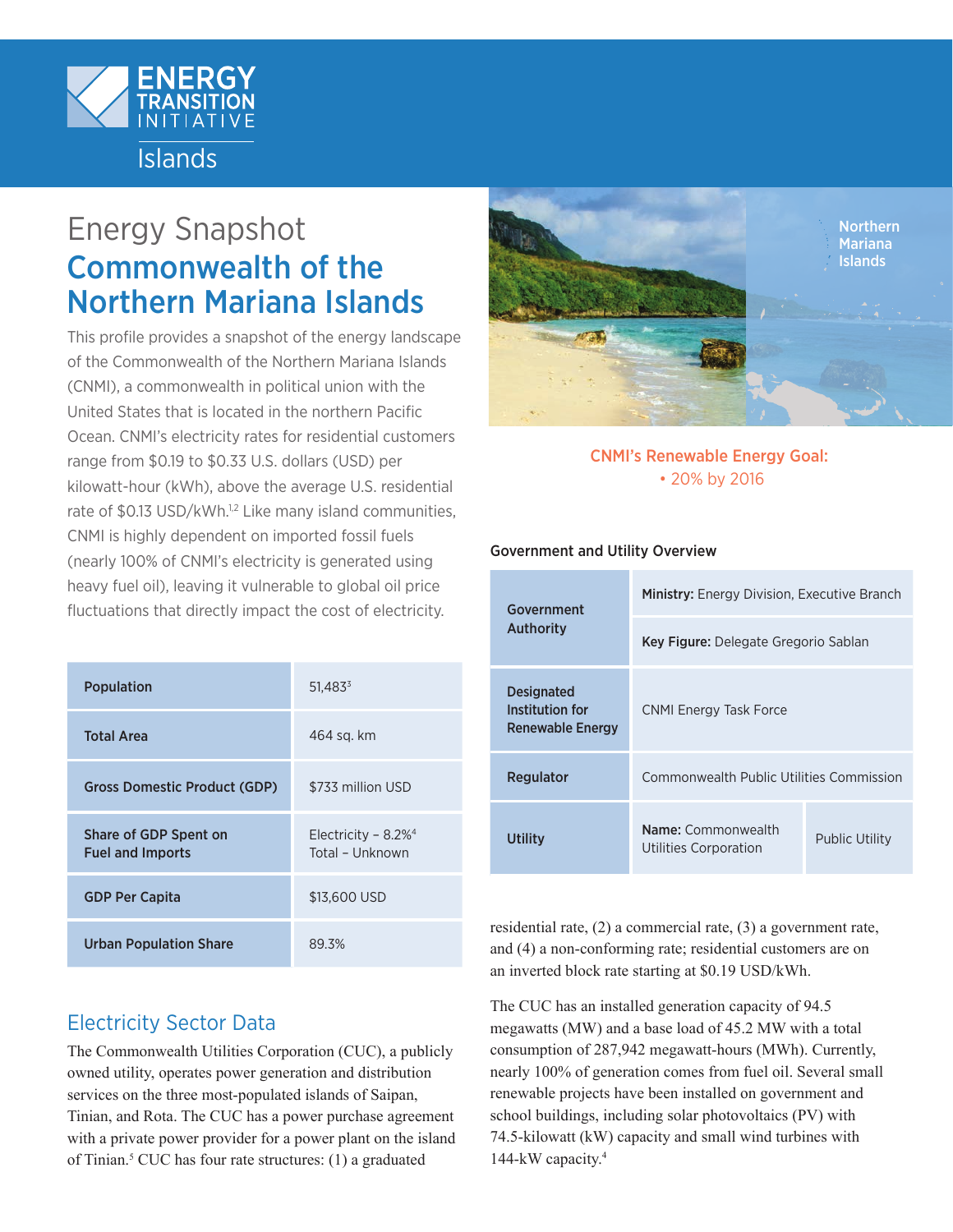#### Electricity Sector Overview

| <b>Total Installed</b><br>Capacity (2010) <sup>6</sup>            | 94.4 MW            |        |
|-------------------------------------------------------------------|--------------------|--------|
| <b>Peak Demand</b><br>(2011)                                      | 52.2 MW            |        |
| <b>Total Generation</b><br>(2010)                                 | 288 gigawatt-hours |        |
| <b>Renewable Share</b><br>(2010)                                  | 0%                 |        |
| <b>Transmission &amp;</b><br><b>Distribution Losses</b><br>(2010) | 9.1%               |        |
| <b>Electrification Rate</b>                                       | Unknown            |        |
| Average<br><b>Electricity Tariffs</b><br>(USD/kWh) <sup>1</sup>   | <b>Residential</b> | \$0.19 |
|                                                                   | <b>Commercial</b>  | \$0.31 |
|                                                                   | Government         | \$0.32 |

# Clean Energy Policy Environment

CNMI's Renewable Portfolio Standard (RPS), adopted in 2006 via Public Law 15-23, originally set renewable energy targets at 10% of net electricity sales by the end of 2008, increasing to 80% by 2014, but the target was subsequently amended to 20% of net electricity sales by the end of 2016.<sup>7</sup> The RPS also requires government departments to help the CUC and developers locate potential renewable energy sites, assist in planning and permitting, and publish a list of sites for potential renewable energy development every two years.<sup>8</sup>

CNMI also created a net energy metering policy that permits residential and commercial systems under 100 kW until 30% of CUC's peak demand has been met.<sup>[9](#page-3-7)</sup> A variety of renewable technologies are eligible. Customers receive a credit at the retail rate for excess production; the credit rate drops to 50% of the retail rate for remaining excess generation after the 12-month billing cycle.<sup>9</sup> The net metering program was augmented in 2015 under Public Law 18-75, which obligated the utility to prioritize the interconnection of distributed generation at health and educational facilities due to the impact of high electricity costs on those facilities.[10](#page-3-8)



#### Existing Policy and Regulatory Framework

| <b>Renewable Energy</b>                          |  |
|--------------------------------------------------|--|
| Feed-in Tariff                                   |  |
| Net Metering/Billing <sup>9</sup>                |  |
| Interconnection Standards <sup>9</sup>           |  |
| Renewables Portfolio Standard/Quota <sup>7</sup> |  |
| <b>Tax Credits</b>                               |  |
| Tax Reduction/Exemption                          |  |
| Public Loans/Grants                              |  |
| Green Public Procurement                         |  |
| <b>Energy Efficiency</b>                         |  |
| <b>Energy Efficiency Standards</b>               |  |
| <b>Tax Credits</b>                               |  |
| Tax Reduction/Exemption                          |  |
| Public Demonstration <sup>5</sup>                |  |
| Restrictions on Incandescent Bulbs               |  |
| Appliance Labeling Standards                     |  |
| <b>Targets</b>                                   |  |
| Renewable Energy <sup>7</sup>                    |  |
| <b>Energy Efficiency</b>                         |  |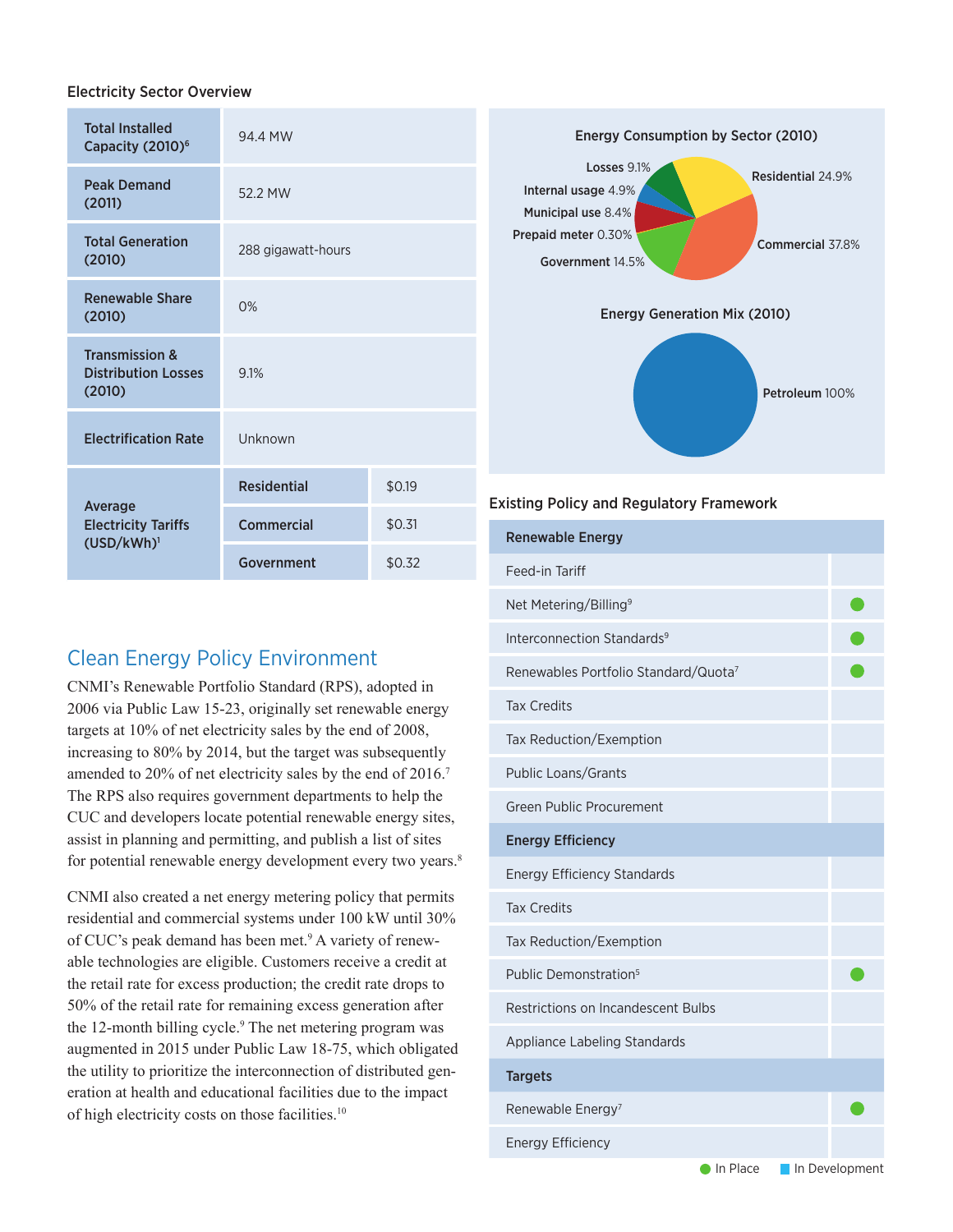### Renewable Energy Status and Potential[8](#page-3-6)



In 2010, the CNMI Energy Task Force was created by executive order to develop a strategic energy plan and oversee the implementation of the plan's constituent strategies. In 2012, the CNMI Energy Task Force developed the *Commonwealth of the Northern Mariana Islands Strategic Energy Plan*, which was adopted in March 2013 with energy efficiency and renewable energy as the focus of the plan.<sup>[5](#page-3-2)</sup> In 2013, through a partnership with the U.S. Department of the Interior's Office of Insular Affairs and the U.S. Department of Energy's (DOE's) National Renewable Energy Laboratory, the CNMI Energy Task Force created an Energy Action Plan that focuses on near-term strategies for increasing energy efficiency and renewable energy technologies, and decreasing reliance on electricity generation from fossil fuels.<sup>5</sup>

## Energy Efficiency and Renewable Energy Projects

Between 2009 and 2011, CNMI installed several small-scale solar PV and wind projects, including a 165-kW PV system and 2.4-kW wind system at Saipan Southern High School, a 2.86-kW PV system and 3.7-kW wind turbine at the Energy Division Demonstration Center,<sup>11</sup> and a 54-kW PV system at American Memorial Park.<sup>[8](#page-3-6)</sup> The renewable energy systems at Saipan Southern High School generate enough energy to meet the school's total energy demand, while Energy Division's

systems cover 40% of the center's energy consumption. Other small renewable energy projects were installed at 10 other schools through the Public School System Green Energy Project, a program funded by DOE's State Energy Program.<sup>11</sup>

The CNMI Energy Division also completed a street light conversion project in 2011 that replaced 1,225 streetlights with energy-efficient LEDs in Saipan, Tinian, and Rota.<sup>[11](#page-3-10)</sup>

# Opportunities for Clean Energy Transformation

CNMI has sufficient wind and solar potential to make a significant shift toward clean energy, although land scarcity, potential impacts on threatened bird species, and typhoonlevel winds may complicate siting of wind turbines.<sup>4</sup> Because CNMI lies on active volcanic formations, geothermal energy potential is being explored.<sup>[4](#page-3-3)</sup> In the policy and regulatory realm, CNMI still has tools at its disposal to reach its sustainable energy goals and decrease dependence on fossil fuels. Implementing the high-priority, short-term strategies outlined in CNMI's 2013 Energy Action Plan, such as demand-side management, outreach to government and commercial sectors, and waste-to-energy power generation, would be significant steps toward achieving these goals.